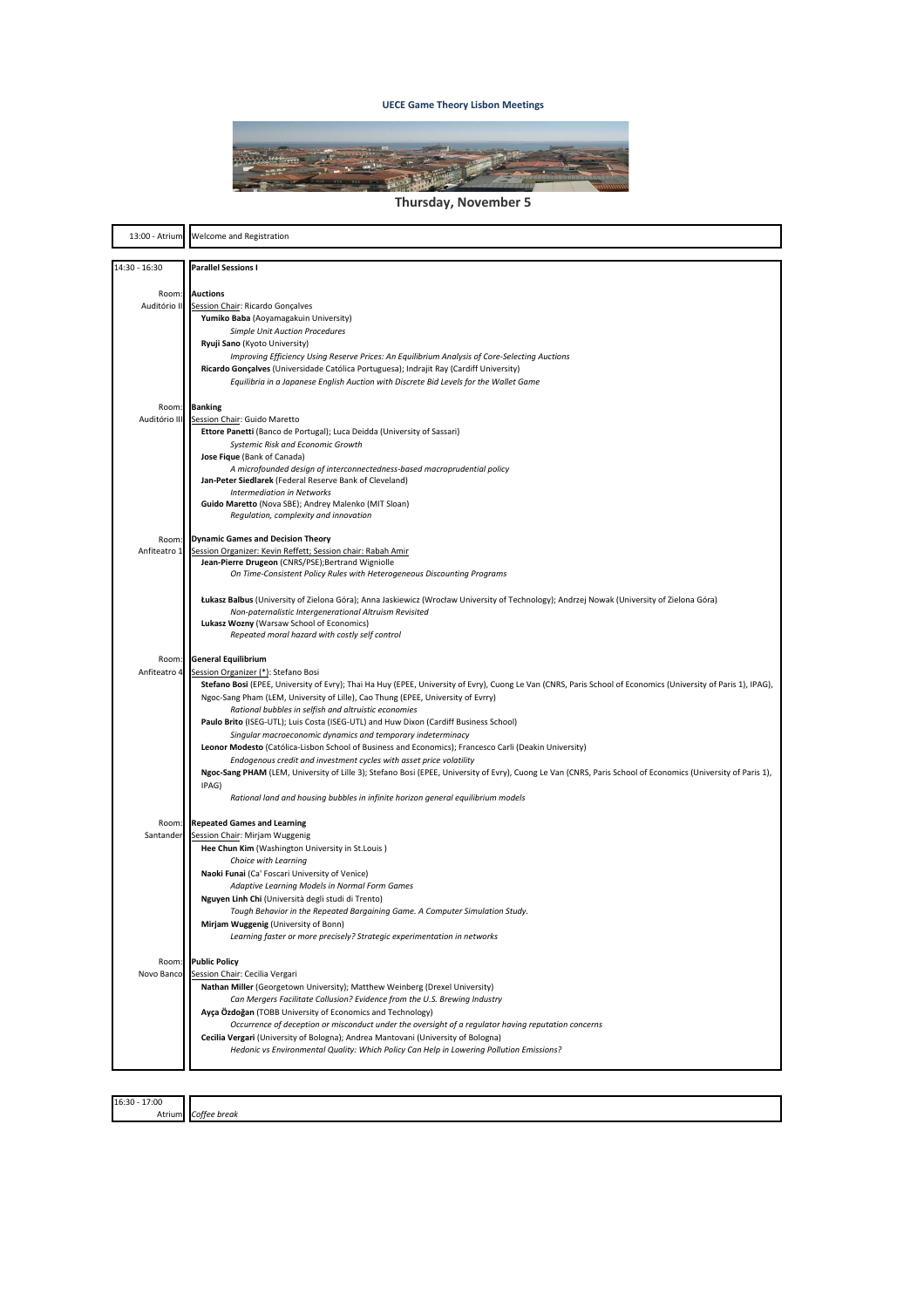| 17:00 - 18:00<br>Auditório CGD | Plenary Session: Prof. David Levine (Washington University)                                                                                                                      |
|--------------------------------|----------------------------------------------------------------------------------------------------------------------------------------------------------------------------------|
| 18:00 - 19:30                  | <b>Parallel Sessions II</b>                                                                                                                                                      |
|                                |                                                                                                                                                                                  |
| Room:                          | <b>Networks I</b>                                                                                                                                                                |
| Auditório II                   | Session organizer: Ana Mauleon                                                                                                                                                   |
|                                | Delille (GREThA, Université de Bordeaux)                                                                                                                                         |
|                                | Stability of the networks of Manufacturers and Retailers under Level-K Farsightedness: An Algorithmic Solution                                                                   |
|                                | ELIAS CARRONI (ThEMA, U-Cergy)                                                                                                                                                   |
|                                | Pricing in Social Networks under Limited Information                                                                                                                             |
|                                | Manuel Foerster (*) (University of Hamburg); Ana Mauleon (Saint-Louis University - Brussels); Vincent Vannetelbosch (University of Louvain)<br>Shadow Links in Network Formation |
| Room:                          | <b>Games with asymmetric information</b>                                                                                                                                         |
| Auditório III                  | Session Chair: Luís Carvalho                                                                                                                                                     |
|                                | Dominik Grafenhofer (Max-Planck-Institute Bonn); Wolfgang Kuhle (Max-Planck-Institute Bonn)                                                                                      |
|                                | Observing Each Other's Observations in a Bayesian Coordination Game                                                                                                              |
|                                | Hee Chun Kim (Washington University in St.Louis)                                                                                                                                 |
|                                | Two-Sided Replacement and Renegotiation-Proofness                                                                                                                                |
|                                | Luís Carvalho (ISCTE-IUL); Guilherme Carmona (University of Surrey)                                                                                                              |
|                                | Repeated Two-Person Zero-Sum Games with Different Discount Factors and Private Monitoring                                                                                        |
| Room:                          | <b>Cooperative Games</b>                                                                                                                                                         |
| Anfiteatro 1                   | Session Chair: Stephan Müller                                                                                                                                                    |
|                                | Yukihiko Funaki (Waseda University); Yokote Koji (Waseda University)                                                                                                             |
|                                | Weak Surplus Monotonicity characterizes convex combination of egalitarian Shapley value and Consensus value                                                                      |
|                                | Stephan Müller (University of Goettingen); Georg von Wangenheim                                                                                                                  |
|                                | Evolution of cooperation in social dilemmas: signaling internalized norms.                                                                                                       |
| Room:                          | <b>Equilibrium and Existence</b>                                                                                                                                                 |
| Anfiteatro 4                   | Session Chair: Tosh Maruta                                                                                                                                                       |
|                                | Shera Marie Pausang (De La Salle University); Yvette F. Lim                                                                                                                      |
|                                | Nash Equilibria in a Multiple Stage Inspection Game                                                                                                                              |
|                                | Takuya Iimura (Tokyo Metropolitan University)                                                                                                                                    |
|                                | On the IENBR-solvability of two-person nite games<br>Tosh Maruta (Nihon University) Takuya Iimura; Takahiro Watanabe, (Tokyo Metropolitan University)                            |
|                                | Two-person Pairwise Solvable Games                                                                                                                                               |
| Room:                          | Rationality                                                                                                                                                                      |
| Santander                      | Session Chair: Vessela Daskalova                                                                                                                                                 |
|                                | Pierre Gosselin (Institut Fourier, Université Grenoble I); Aïleen Lotz, (Cerca Trova, BP 114, 38001 Grenoble Cedex 1); Marc Wambst (IRMA, UMR 7501 CNRS,                         |
|                                | Université de Strasbourg).                                                                                                                                                       |
|                                | From Rationality to Irrationality : Dynamic Interacting Structures                                                                                                               |
|                                | Kemal YILDIZ (Bilkent University)                                                                                                                                                |
|                                | Choice Regularities: Relative identification of choice theories                                                                                                                  |
|                                | Vessela Daskalova ((University of Cambridge); Nicolaas J. Vriend (Queen Mary University of London)                                                                               |
|                                | Categorization and Coordination                                                                                                                                                  |
| 19:35-20:00                    |                                                                                                                                                                                  |
| Old Library                    | <b>Welcome Cocktail</b>                                                                                                                                                          |
|                                |                                                                                                                                                                                  |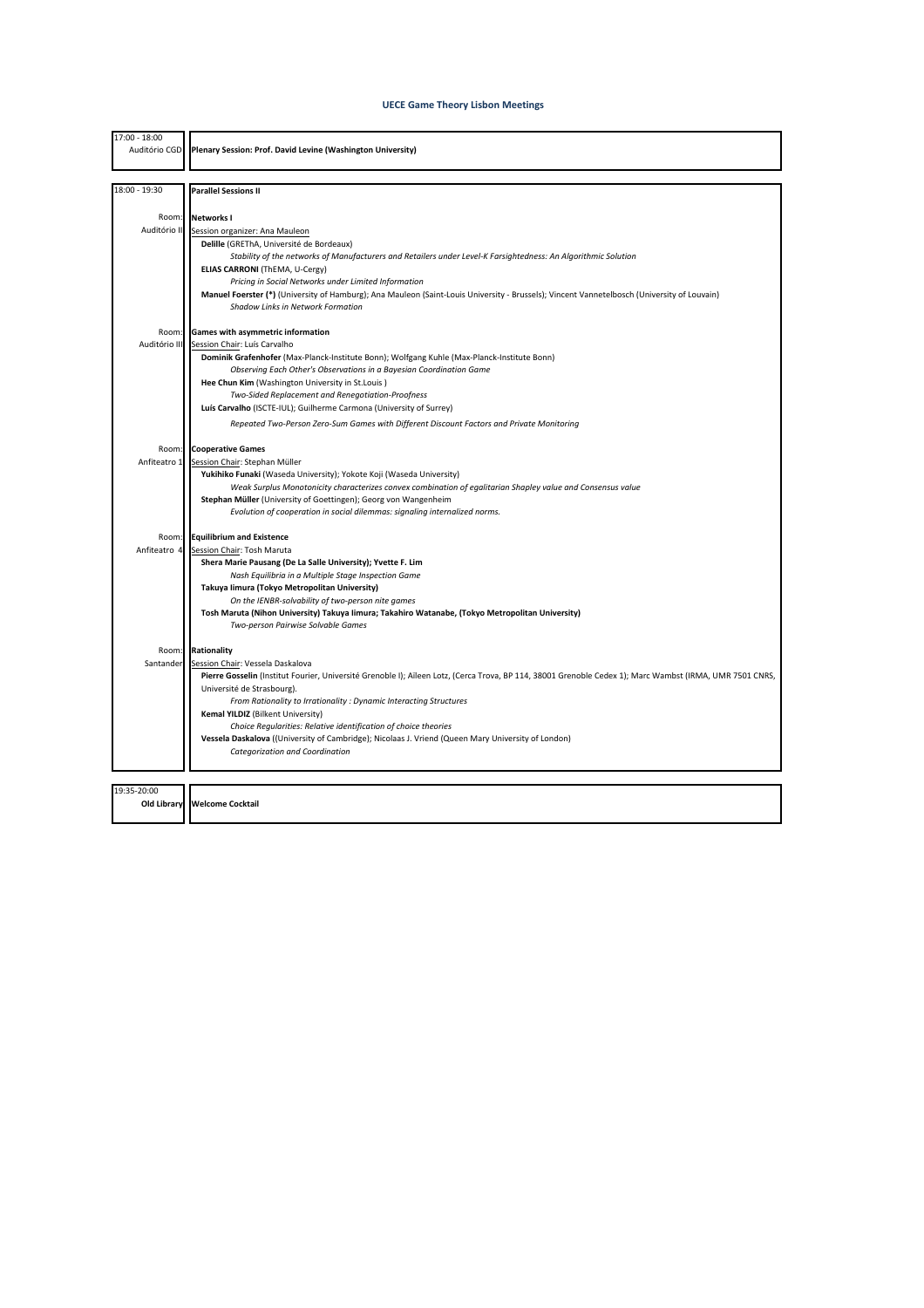# **Friday, November 6**

| 9:30 - 11:30  | <b>Parallel Sessions III</b>                                                                                                                             |
|---------------|----------------------------------------------------------------------------------------------------------------------------------------------------------|
|               |                                                                                                                                                          |
| Room:         | <b>Negotiation and Contracts</b>                                                                                                                         |
| Auditório II  | Session Organizer(*): Markus Reisinger                                                                                                                   |
|               | Heiko Karle (ETH Zurich); Andrea Canidio (CEU Budapest)                                                                                                  |
|               | The Structure of Negotiations: Incomplete Agreements and the Focusing Effect                                                                             |
|               | <b>Matthias Fahn</b> (University of Munich)                                                                                                              |
|               | Minimum Wages and Relational Contracts                                                                                                                   |
|               | Oezlem Bedre-Defolie (European School of Management and Technology); Greg Shaffer (University of Rochester)                                              |
|               | Countervailing Power Hypothesis and Anti-waterbed Effects                                                                                                |
|               |                                                                                                                                                          |
|               | Markus Reisinger (Frankfurt School of Finance and Management); Johannes Münster (University of Cologne)                                                  |
|               | Sequencing bilateral negotiations with externalities                                                                                                     |
|               |                                                                                                                                                          |
| Room          | <b>Teams, Contests and Auctions</b>                                                                                                                      |
| Auditório III | Session Chair: Sergei Severinov                                                                                                                          |
|               |                                                                                                                                                          |
|               | Ruixin Wang (Tilburg University); Erwin Bulte, (Wageningen University); Xiaobo Zhang, (International Food Policy Research Institute)                     |
|               | "Forced" Gifts: a Burden of Being Friend                                                                                                                 |
|               | Fabio Michelucci (CERGE-EI); Andrea Mattozzi                                                                                                             |
|               | Electoral Contests with Dynamic Campaign Contributions                                                                                                   |
|               | Alberto Vesperoni (University of Siegen)                                                                                                                 |
|               | Linking conflict to inequality: the Gini index as a measure of rent dissipation                                                                          |
|               | Sergei Severinov (University of British Columbia, Vancouver, Canada); Alexei Boulatov                                                                    |
|               | Optimal Mechanism Design with Budget Constraint Bidders                                                                                                  |
|               |                                                                                                                                                          |
| Room:         | <b>Transferable Utility Games</b>                                                                                                                        |
| Santander     | Session Chair: Pierre Dehez                                                                                                                              |
|               | Tamás Solymosi (Corvinus University of Budapest) Miklós Pinter, (Corvinus U. Budapest); Jaime Brugueras, (U. Illinois Chicago; TES Raghavan, U. Illinois |
|               | Chicago)                                                                                                                                                 |
|               | Monotonicity of the nucleolus in assignment games                                                                                                        |
|               | Dezső Bednay (Corvinus University of Budapest)                                                                                                           |
|               | Stable sets in assignment games                                                                                                                          |
|               | Arnold Polanski (University of East Anglia); Fernando Vega Redondo (Bocconi University)                                                                  |
|               | Coalition formation and surplus sharing in repeated multi-coalitional games                                                                              |
|               | Pierre Dehez (CORE, University of Louvain)                                                                                                               |
|               | On Harsanyi dividends and asymmetric values                                                                                                              |
| Room:         | <b>Networks II</b>                                                                                                                                       |
| Novo Banco    | Session Chair: Irem Bozbay                                                                                                                               |
|               | Mariya Teteryatnikova (University of Vienna)                                                                                                             |
|               | Cautious Farsighted Stability in Network Formation Games with Streams of Payoffs                                                                         |
|               | Anwesha Mukherjee (University of East Anglia)                                                                                                            |
|               | Network Structure in Multi-winner Combinatorial Group Contest                                                                                            |
|               | Lasse Kliemann /Department of Computer Science, Kiel University); Elmira Shirazi Sheykhdarabadi (Kiel University); Anand Srivastav (Kiel University)     |
|               | Price of Anarchy for Graph Coloring Games with Concave Payoff                                                                                            |
|               | Irem Bozbay (University of Surrey); Alberto Vesperoni, (University of Siegen)                                                                            |
|               | A contest success function for networks                                                                                                                  |
| Room:         | <b>Political Economy</b>                                                                                                                                 |
| CGD           | Session Organizer(*): Gustavo Torrens                                                                                                                    |
|               | Souvik Dutta (Indian Institute of Management Bangalore)                                                                                                  |
|               | Ethnic Conflicts, Rumors and an Informed Agent                                                                                                           |
|               | Yaron Azrieli (Ohio State University); Semin Kim (National Taiwan University)                                                                            |
|               | On the self-(in)stability of weighted majority rules                                                                                                     |
|               | Melania Nica (New College of the Humanities)                                                                                                             |
|               | Conforming to Stand Out: A Model of Career Concerns with Biased Experts                                                                                  |
|               | Luis Fernando Medina (Instituto Carlos III - Juan March Universidad Carlos III de Madrid)                                                                |
|               | Windows of Opportunity or Growing Pains? Economic Development and Political Change                                                                       |
| Room:         | <b>Experimental Economics I</b>                                                                                                                          |
| <b>CTT</b>    | Session Chair: Ágnes Pintér                                                                                                                              |
|               | Bryan C. McCannon (West Virginia University)                                                                                                             |
|               | Leadership and Motivation for Public Goods Contributions                                                                                                 |
|               | Andreas Reischmann (Heidelberg University)                                                                                                               |
|               | Conditional vs. Voluntary Contribution Mechanism in a Dynamic Setting - An Experimental Study                                                            |
|               | Marc Vorsatz (UNED) Joana Pais (ISEG), Flip Klijn (IAE-CSIC)                                                                                             |
|               | Static versus dynamic deferred acceptance in school choice: A laboratory experiment                                                                      |
|               | Ágnes Pintér (Universidad Autónoma de Madrid); Markus Kinateder (Universidad de Pamplona); Hubert János Kiss (ELTE & MTA)                                |
|               | Do depositors show others that they do not withdraw? Theory and Experiment                                                                               |
|               |                                                                                                                                                          |
| 11:30 - 12:00 |                                                                                                                                                          |
| Atrium        | Coffee break                                                                                                                                             |
|               |                                                                                                                                                          |
| 12:00 - 13:00 |                                                                                                                                                          |
| Auditório CGD | Plenary Session (JF Mertens Lecture): Prof. Rabah Amir (Iowa University)                                                                                 |
|               |                                                                                                                                                          |
| 13:00-14:30   |                                                                                                                                                          |
| Old Library   | Lunch                                                                                                                                                    |
|               |                                                                                                                                                          |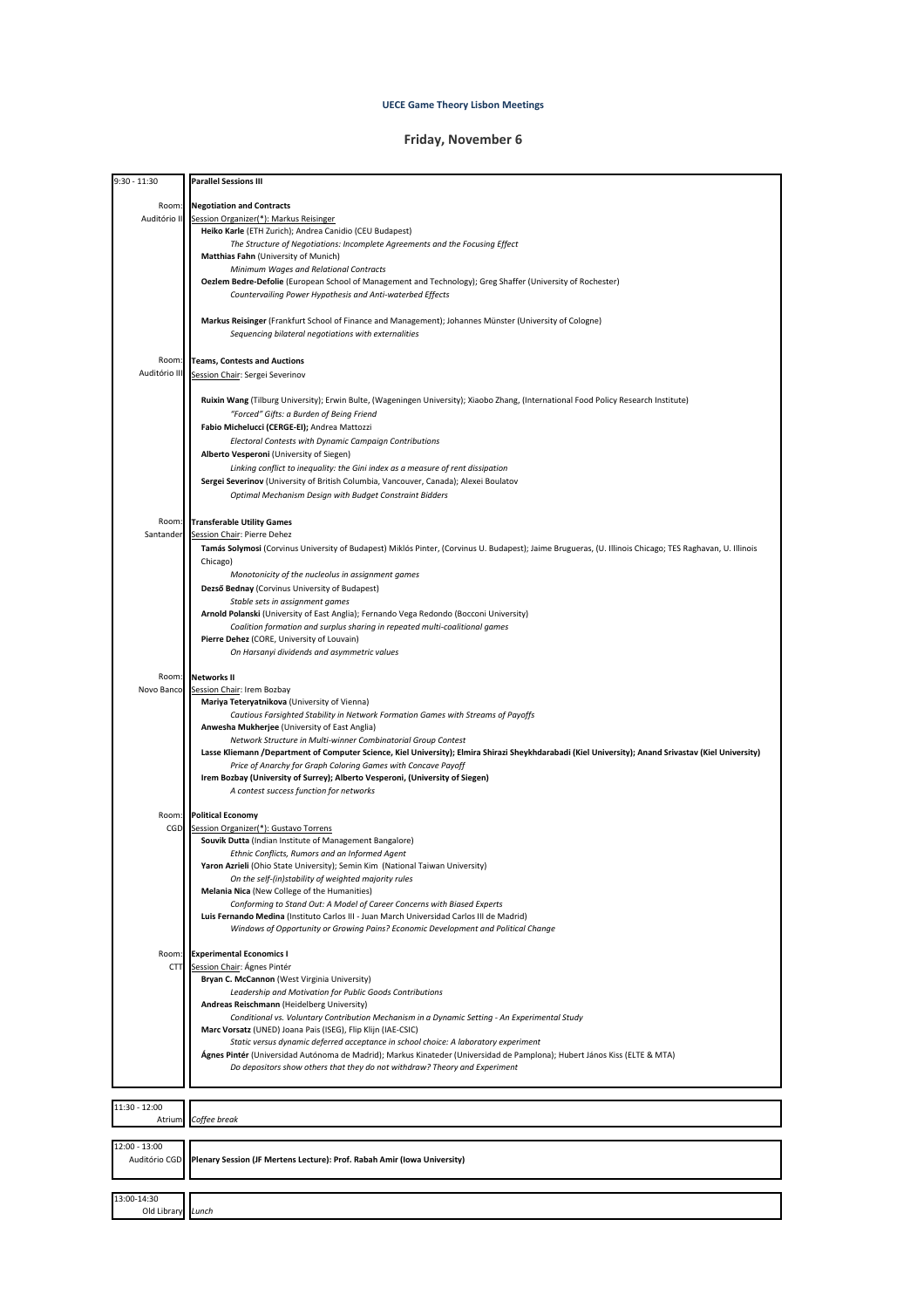| 14:30 - 16:30 | <b>Parallel Sessions IV</b>                                                                                                                                                                         |
|---------------|-----------------------------------------------------------------------------------------------------------------------------------------------------------------------------------------------------|
| Room:         | <b>Microeconomic Theory and Applications</b>                                                                                                                                                        |
| Auditório II  | Session Chair: Renato Soeiro                                                                                                                                                                        |
|               | Takayuki Oishi (Aomori Public University)                                                                                                                                                           |
|               | Duality and anti-duality for allocation rules: an axiomatic framework with economic applications<br>Mehdi Chowdhury (Bournemouth University)                                                        |
|               | Reliability of Self and Peer Assessment of Group Work in Higher Education                                                                                                                           |
|               | Ferenc Forgó (Corvinus University of Budapest)                                                                                                                                                      |
|               | The prisoners' dilemma, congestion games and correlation                                                                                                                                            |
|               | Renato Soeiro (INESC TEC); A. A. Pinto (INESC TEC)<br>Externality effects in the formation of societies                                                                                             |
|               |                                                                                                                                                                                                     |
| Room:         | <b>Environmental Economics</b>                                                                                                                                                                      |
| Auditório III | Session Organizer(*): Cecilia Vergari                                                                                                                                                               |
|               | Ingmar Schumacher (IPAG Business School); Georg Müller-Fürstenberger, (University of Trier)<br>The consequences of a one-sided externality in a dynamic, two-agent framework                        |
|               | Nishtman Karimi (Vrije Universiteit Brussel)                                                                                                                                                        |
|               |                                                                                                                                                                                                     |
|               | Mitigation and Adaption of urban area in the face of threat originating from climate change and other conflicts: Emphasis on the challenges of wate<br>Skerdilajda ZANAJ (University of Luxembourg) |
|               | Carbon tax, pollution and the spatial location of heterogeneous firms                                                                                                                               |
|               | Ornella Tarola (Department of Economics and Social Sciences, University of Rome "La Sapienza"); Mantovani Andrea (Unversity of Bologna); Vergari Cecilia                                            |
|               | (University of Bologna)                                                                                                                                                                             |
|               | Hedonic Quality and Social Norms: a hybrid model of product differentiation                                                                                                                         |
| Room:         | <b>International Trade Agreements</b>                                                                                                                                                               |
| Anfiteatro 1  | Session Organizer: Mostafa Beshkar                                                                                                                                                                  |
|               | Ahmad Lashkaripour (Indiana University)<br>Product Differentiation, and the Composition of Trade Across Dissimilar Nations                                                                          |
|               | Seyed Ali Madani Zadeh (Sharif University of Technology); Saber Ahmadi Renani (Sharif University of Technology); Sepehr Ekbatani (Sharif University of                                              |
|               | Technology)                                                                                                                                                                                         |
|               | Evaluating Trade Polices on Intermediate goods                                                                                                                                                      |
| Room:         | <b>Financial Economics I</b>                                                                                                                                                                        |
| Santander     | Session Chair: Rodolphe dos Santos Ferreira                                                                                                                                                         |
|               | Cesaltina Pires (CEFAGE-UE) Magali Costa (CEFAGE-UE and ESTG)<br>Default Costs, Financial and Product Market Decisions and Default Risk                                                             |
|               | Hye-Jin CHO (University of Paris 1)                                                                                                                                                                 |
|               | Speculative Bubble Burst                                                                                                                                                                            |
|               | Rodolphe Dos Santos Ferreira BETA, University of Strasbourg and CATÓLICA-LISBON Camille Cornand, CNRS - GATE Lyon Saint-Etienne                                                                     |
|               | Playing the game the others want to play: Keynes' beauty contest revisited                                                                                                                          |
| Room:         | <b>Networks and Aggregation</b>                                                                                                                                                                     |
| Novo Banco    | Session Organizer(*): Nizar Allouch                                                                                                                                                                 |
|               | Berno Buechel (University of St. Gallen); Lydia Mechtenberg, (University of Hamburg)<br>The Swing Voter's Curse in Social Networks                                                                  |
|               | Hannu Salonen (University of Turku)                                                                                                                                                                 |
|               | Bonacich Measures as Equilibria in Network Models                                                                                                                                                   |
|               | Nizar Allouch (Queen Mary, University of London)<br>On aggregation in networks                                                                                                                      |
|               |                                                                                                                                                                                                     |
| Room:         | <b>Matching</b>                                                                                                                                                                                     |
| CGD           | Session Chair: Lars Ehlers<br>Dinko Dimitrov (Saarland University), Germany Emiliya Lazarova                                                                                                        |
|               | Paths to stability in two-sided matching under uncertainty                                                                                                                                          |
|               | Flip Klijn (Institute for Economic Analysis (CSIC)); Paula Jaramillo (Universidad de los Andes); Çagatay Kayi (Universidad del Rosario)                                                             |
|               | School Choice: Nash Implementation of Stable Assignments through Rank-Priority Rules                                                                                                                |
|               | Lorena Hakak Marcal (Sao Paulo School of Economics)<br>Investment in Education and the Marriage Market with Intra-group Preference                                                                  |
|               | Lars Ehlers (U de Montreal) Bettina Klaus, (U of Lausanne)                                                                                                                                          |
|               | Object Allocation via Deferred-Acceptance: Strategy-Proofness and Comparative Statics                                                                                                               |
| Room:         | <b>Dynamic Games</b>                                                                                                                                                                                |
| <b>CTT</b>    | Session Organizer(*): Francesco Carli                                                                                                                                                               |
|               | Flavio Toxvaerd (University of Cambridge); Robert Rowthorn (University of Cambridge)                                                                                                                |
|               | The Optimal Control of Infectious Diseases via Prevention and Treatment<br>Marco Scarsini (LUISS); Marc Schröder (University of Maastricht); Tristan Tomala (HEC)                                   |
|               | Dynamic Atomic Congestion Games with Seasonal Flows                                                                                                                                                 |
|               | Juan Block (University of Cambridge)                                                                                                                                                                |
|               | Timing and Codes of Conduct                                                                                                                                                                         |
|               | Rohan Dutta (McGill University); Ryosuke Ishii (Teikyo University)<br>Dynamic Commitment Games, Efficiency and Coordination                                                                         |
|               |                                                                                                                                                                                                     |
| 16:30-17:00   |                                                                                                                                                                                                     |
| Atrium        | Coffee break                                                                                                                                                                                        |
|               |                                                                                                                                                                                                     |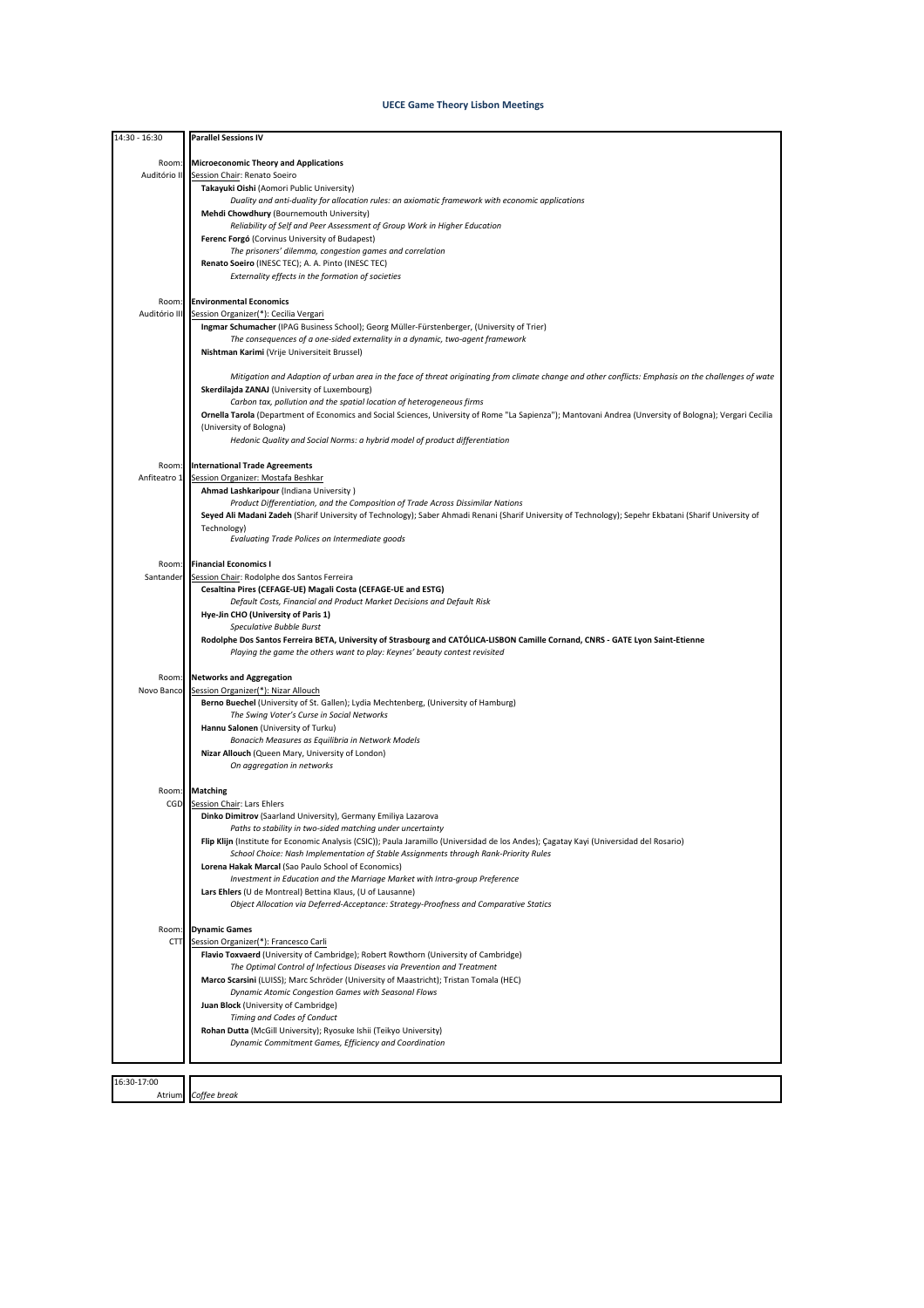| 17:00-19:00   | <b>Parallel Sessions V</b>                                                                                                                                 |
|---------------|------------------------------------------------------------------------------------------------------------------------------------------------------------|
| Room:         | <b>Industrial Organization I</b>                                                                                                                           |
| Auditório II  | Session Chair: Sílvia Jorge                                                                                                                                |
|               | Sneha Bakshi (University of Texas at Dallas)                                                                                                               |
|               | Cost Based Choice of Pricing Rule when Buyers' Information is Private                                                                                      |
|               | Luca Deidda (Università di Sassari) Elias Carroni (ThEMA, Université de Cergy-Pontoise)                                                                    |
|               | Word-of-mouth as a signaling device                                                                                                                        |
|               | Jacopo Bizzotto (University of Oslo)                                                                                                                       |
|               | Fees, Reputation, and Rating Quality                                                                                                                       |
|               | Sílvia F. Jorge (DEGEI/GOVCOPP - Universidade de Aveiro Egas Salgueiro, DEGEI/GOVCOPP - Universidade de Aveiro); Marta Ferreira Dias, (DEGEI/GOVCOPP       |
|               | Universidade de Aveiro)                                                                                                                                    |
|               | Binary reward schedule in a noisy principal-agent model with risk-aversion                                                                                 |
| Room:         | <b>International Trade</b>                                                                                                                                 |
| Auditorio III | Session Organizer(*): Mostafa Beshkar                                                                                                                      |
|               | James Lake (Southern Methodist University); Santanu Roy (Southern Methodist University)                                                                    |
|               | Are global trade negotiations behind a fragmented world of gated globalization?                                                                            |
|               | Monika Mrazova (University of Geneva, University of Surrey, CEP (LSE) and CEPR)                                                                            |
|               | Regionalism as a Path to Free Trade                                                                                                                        |
|               | Patricia Mueller (University of Wisconsin)                                                                                                                 |
|               | Afraid of Commitment? Why Small Countries Join Trade Agreements with Escape Clauses                                                                        |
|               | Mostafa Beshkar (Indiana University)                                                                                                                       |
|               | Cap and Escape in Trade Agreements                                                                                                                         |
|               |                                                                                                                                                            |
| Room:         | <b>Experimental Economics II</b>                                                                                                                           |
| Anfiteatro 1  | Session Chair: Amalia Rodrigo Gonzalez                                                                                                                     |
|               | Aaron Kamm (University of Amsterdam and Tinbergen Institute) Harold Houba (VU Iniversity Amsterdam and Tinbergen Institute)                                |
|               | Bargaining in the Presence of Condorcet Cycles - The Role of Asymmetries                                                                                   |
|               | Irina Kirysheva (Nazarbayev University); Chara Papioti (University Carlos 3 de Madrid)                                                                     |
|               | Teaching to be selfish: classroom experiments on prisoners dilemma                                                                                         |
|               | Amalia Rodrigo Gonzalez (Valencia University, Spain) Aurora García-Gallego (University Jaume I, Spain), Penélope Hernández-Rojas (Valencia University,     |
|               | Spain)<br>An experimental online matching pennies game                                                                                                     |
|               |                                                                                                                                                            |
| Room:         | <b>Teams and Contests</b>                                                                                                                                  |
| Santander     | Session Organizer(*): Armin Schmutzler                                                                                                                     |
|               | Dana Sisak (Erasmus University Rotterdam); John Morgan (UC Berkeley); Felix Vardy (IMF)                                                                    |
|               | The Ponds Dilemma                                                                                                                                          |
|               | Hefti Andreas (Zurich University of Applied Sciences); Grossmann Martin (UZH)                                                                              |
|               | Prize structure and heterogeneity in dynamic contests                                                                                                      |
|               | Igor Letina (University of Zurich); Armin Schmutzler (University of Zurich)                                                                                |
|               | Designing Institutions for Diversity                                                                                                                       |
|               |                                                                                                                                                            |
| Room:         | <b>Decision Theory</b>                                                                                                                                     |
| Novo Banco    | Session Chair: Itzhak Gilboa                                                                                                                               |
|               | Robert Molzon (University of Kentucky)                                                                                                                     |
|               | Marginal Value of Information                                                                                                                              |
|               | Michael Trost (The University of Hohenheim)                                                                                                                |
|               | On the Equivalence between Iterated Application of Choice Rules and Common Belief of Applying these Rules                                                  |
|               | Xiangyu Qu (University of Paris 2)                                                                                                                         |
|               | Subjective mean variance utility without expected utility<br>Itzhak Gilboa (HEC, Paris and Tel-Aviv University); Rossella Argenziano (University of Essex) |
|               | Weighted Utilitarianism, Edgeworth, and the Market                                                                                                         |
|               |                                                                                                                                                            |
| Room:         | <b>Applications of Game Theory</b>                                                                                                                         |
| CGD           | Session Organizer(*): Carlos Hervés-Beloso                                                                                                                 |
|               | Carlos Pimienta (School of Economics, The University of New South Wales); Jean-François Laslier (CNRS &Paris School of Economics), Matías Núñez (CNRS &    |
|               | THEMA, University of Cergy-Pontoise)                                                                                                                       |
|               | Reaching consensus through simultaneous bargaining.                                                                                                        |
|               | Alfredo Valencia-Toledo (Universidade de Vigo); Juan Vidal-Puga (Universidade de Vigo)                                                                     |
|               | Strategy-proofness and monotonicity for land rental agreements                                                                                             |
|               | Juan Vidal-Puga (Universidade de Vigo); Christian Trudeau (University of Windsor)                                                                          |
|               | On the set of extreme core allocations for minimum cost spanning tree problems                                                                             |
|               |                                                                                                                                                            |
|               |                                                                                                                                                            |

20:00 **Conference Dinner; Restaurant Tágide** Address: Largo da Academia Nacional de Belas Artes 18-20, Lisboa